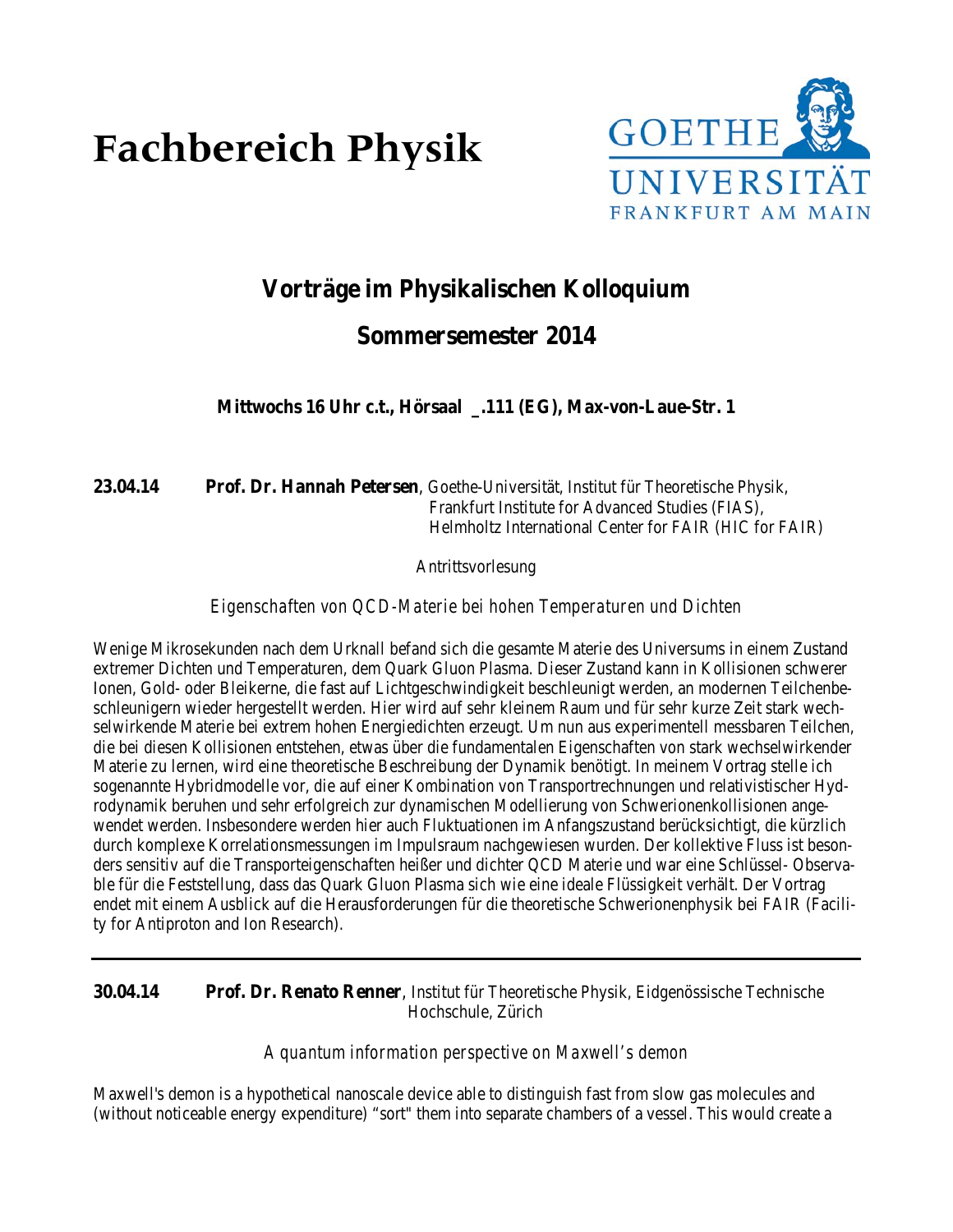temperature difference from which usable work could be extracted, in apparent defiance of the second law of thermodynamics. However, as shown by Bennett in the 1980s, the paradox can be resolved using informationtheoretic arguments.

In this talk, I will review Bennett's reasoning from a modern quantum information-theoretic perspective. In the quantum regime, certain thermodynamic laws (while keeping their validity) take on a somewhat unexpected form. This, in turn, has consequences for Maxwell's demon. As an example, I will demonstrate that a quantum Maxwell's demon could indeed transform heat into usable work, but would consume entanglement in doing so.

### **14.05.14 Prof. Dr. Roland Roth**, Institut für Theoretische Physik, Eberhard Karls Universität, Tübingen

## *Statistical Physics of Soft and Biological Matter: Interplay between Physics and Geometry*

In many systems of soft matter physics, such as fluids confined in narrow pores or colloidal suspended in a solvent, as well as in biological matter, like proteins in solution, highly confined liquids are of great importance. In these systems the boundary of the system and the liquid, which can be characterized by an interaction potential and the shape of the boundary, result in an interesting and rich interplay between physics and geometry.

In this talk I will first address the question of how thermodynamic quantities of highly confined fluids depend on the shape of the confining boundary. I then apply these ideas to complex problems of soft and biological matter.

## **21.05.14 Prof. Dr. Michael Wibral**, Brain Imaging Center Frankfurt, Goethe-Universität

#### *Neural Information Dynamics*

Information theoretic quantities separate and measure key elements of distributed computation in neural systems, such as the storage, transfer, and modification of information. This way, they help to better understand the computational algorithm implemented in a neural system under investigation. This understanding cannot be reached by detailed biophysical modeling alone, as already pointed out by David Marr in his classic tri-level hypothesis. In other words, we may biophysically well understand why the brain signals look the way they do, but not what these signals are worth in terms of information processing proper; this will also be demonstrated explicitly in a simply toy model.

Indeed, the missing link between neural dynamics that can be modeled at the biophysical level and the computational algorithms implemented by these dynamics can be provided by information theoretic methods. The use of two such information theoretic techniques, transfer entropy and local active information storage, specifically for MEG source data, local field potentials and voltage sensitive dye imaging data will be demonstrated by examples: In the first example, a time resolved analysis of information transfer between MEG sources in various perceptual closure tasks is used to test psychological theories about the algorithm our brains use to perceive objects when sensory information is incomplete or ambiguous. In the second example, we show that information storage is reduced in patients suffering from autism spectrum disorder. Last, we demonstrate how to understand information processing in the primary visual cortex using the local active information storage - a recently introduced variety of the information storage measure that is applicable locally in time and space.

# **28.05.14 Prof. Dr. Luciano Rezzolla**, Institute for Theoretical Physics, Frankfurt and Max-Planck Institute for Gravitational Physics, Potsdam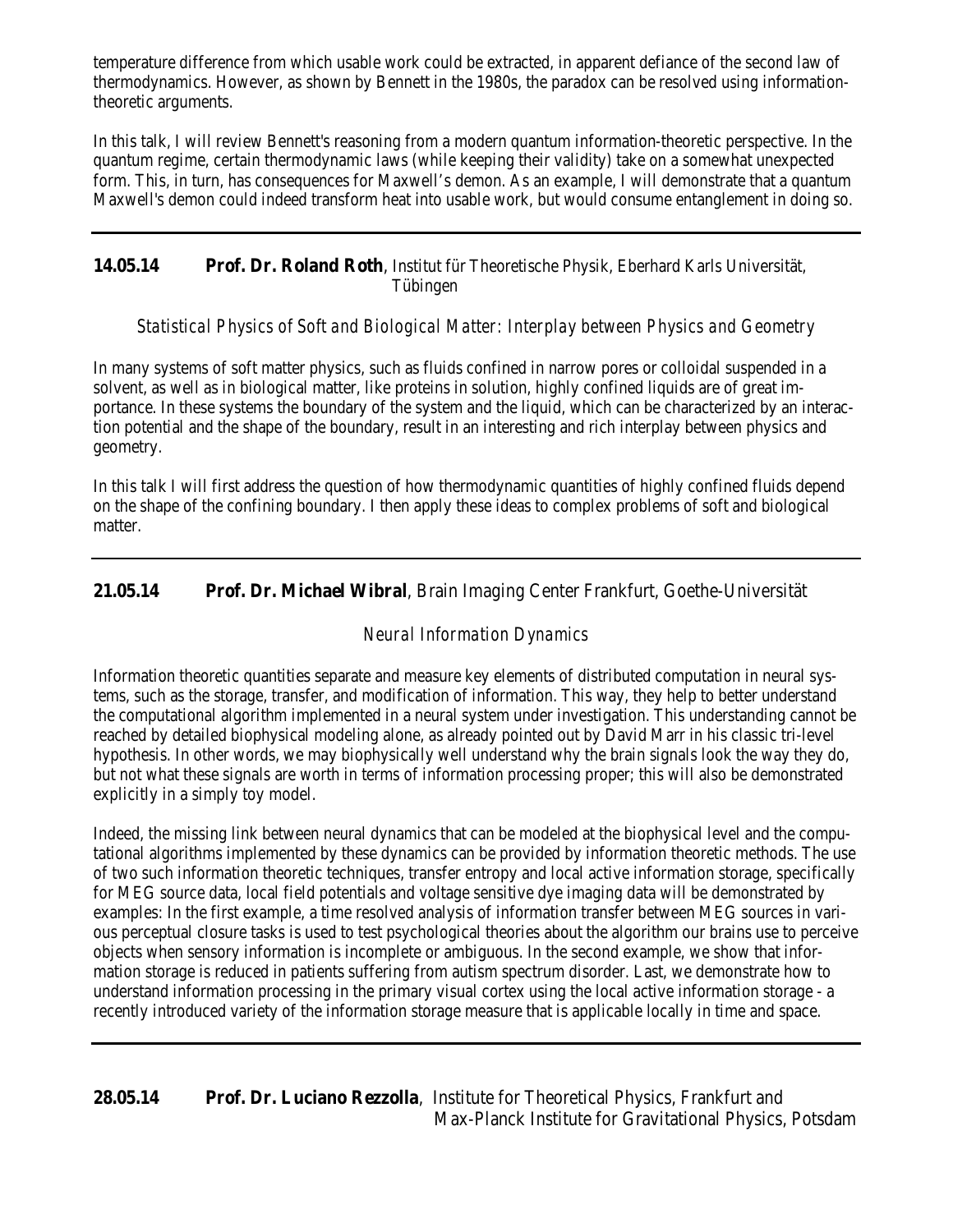#### Antrittsvorlesung

#### *The unbearable attraction of gravity*

The allusive title is to embody the deep fascination that gravity exerts on us both as human beings and as physicists through one of the most beautiful mathematical theories: general relativity. Despite its beauty this theory has always resisted analytical exploration of its most interesting regimes. I will review the considerable progress made recently in the numerical description of the dynamics of astrophysical compact objects such as black holes and neutron stars. I will also discuss how these studies have a profound impact in the detection of gravitational waves, in explaining some of the most catastrophic astrophysical events, but also in deepening our understanding of gravity in highly dynamical and nonlinear regimes.

#### **11.06.14 Prof. Dr. Andrew Mackenzie**, Max Planck Institute for Chemical Physics of Solids, Dresden and University of St Andrews, Scotland

#### *Complex oxides: a new playground for physics and technology*

Bednorz and Müller's Nobel Prize winning 1986 paper on doped  $La_2CuO<sub>4</sub>$  is best known for the discovery of high temperature superconductivity, but I will argue that its influence was broader still. Prior to their work, research on oxides was largely the domain of fields like chemistry and earth sciences. Condensed matter physics still concentrated on compounds that were less complex from the materials science point of view. A quiet revolution has taken place over the past quarter of a century. Experiments performed in the past five years have shown the extent to which complex oxides are 'coming of age'. Various ingenious crystal growth and thin film preparation techniques mean that they can be prepared with mean free paths of thousands of lattice spacings, opening up a range of new possibilities for both fundamental and applied science.

**18.06.14 Prof. Dr. David Leitner**, University of Nevada, Reno, USA

*Energy Transport in Molecular Systems*

Energy flow in molecules mediates numerous biological processes, including vision, olfaction, photosynthesis, to name a few, and controls thermal properties of many nanoscale materials. A description of energy transport in molecular systems also requires addressing the role of interfaces between individual molecules and their local environment. I will survey experimental and theoretical studies of thermal transport through molecular chains and films and discuss our recent work on thermal boundary conductance between molecules and solids. I then discuss energy transport in proteins and protein complexes, the molecular machines of the cell, and the connection to recent measurements of local temperature in the cell and thermogenesis.

#### **25.06.14 Prof. Dr. Sander Van Smaalen**, Lehrstuhl für Kristallographie, Universität Bayreuth

*Phase transitions in the magnetic materials MOCl (M = Ti, V, Cr, Fe)*

Isostructural compounds MOCl ( $M = Ti$ , V, Cr, Fe) are magnetic compounds with different numbers of unpaired 3d electrons on the trivalent metal atoms:  $3d^1$  for  $Ti^{3+}$  (S = 1/2),  $3d^2$  for  $V^{3+}$  (S = 1),  $3d^3$  for  $Cr^{3+}$  (S = 3/2) and 3d<sup>5</sup> for Fe<sup>3+</sup> (S = 5/2). Orbital order and frustrated magnetic interactions are responsible for a diverse lowtemperature behavior of these compounds. They include the formation of a spin-Peierls state in TiOCl, simple antiferromagnetic order in VOCl and commensurate and incommensurate magnetic order in CrOCl and FeOCl.